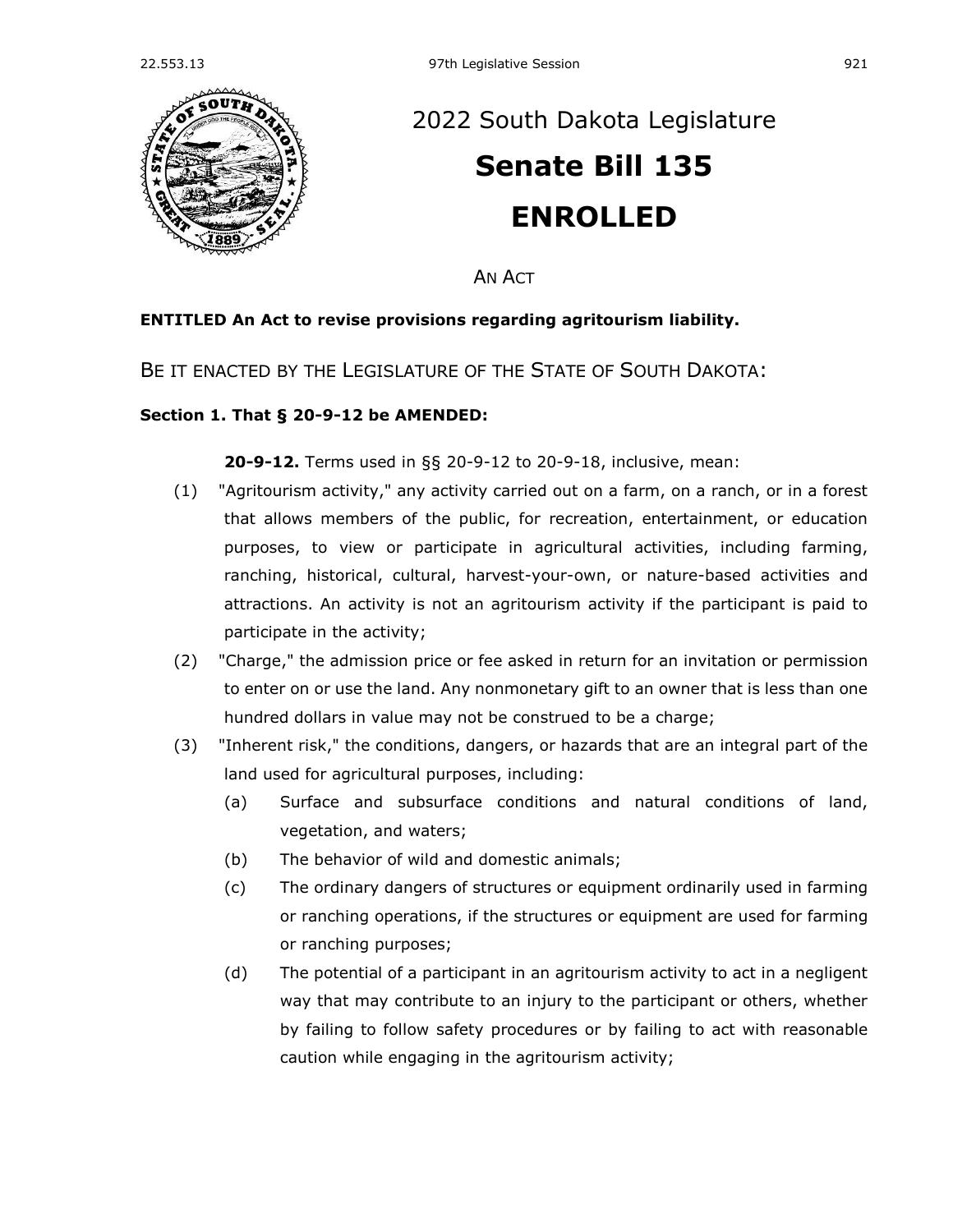- (5) "Outdoor recreational activity," includes any of the following activities, or any combination thereof: hunting, fishing, swimming other than in a swimming pool, boating, canoeing, camping, picnicking, hiking, biking, off-road driving, aviation activity, nature study, water skiing, winter sports, snowmobiling, or viewing or enjoying historical, archaeological, scenic, or scientific sites, or an agritourism activity;
- (6) "Owner," the possessor of a fee interest, a tenant, lessee, occupant, or person in control of the land;
- (7) "Participant," an individual who, for purposes of outdoor recreational activity, enters on or uses the land of another but does not include an owner of the land or an agent, employee, or contractor of an owner of the land.

# **Section 2. [That § 20-9-13 be AMENDED:](https://sdlegislature.gov/Statutes?Statute=20-9-13)**

**[20-9-13.](https://sdlegislature.gov/Statutes/Codified_Laws/DisplayStatute.aspx?Type=Statute&Statute=20-9-13)** Except as provided in § [20-9-16,](https://sdlegislature.gov/Statutes/Codified_Laws/DisplayStatute.aspx?Type=Statute&Statute=20-9-16) an owner of land owes no duty of care to keep the land safe for entry on or use by any participant for outdoor recreational activity, or to give any warning of a dangerous condition, use, structure, or activity on the owner's land to any participant entering on or using the land for outdoor recreational activity.

#### **Section 3. [That § 20-9-14 be AMENDED:](https://sdlegislature.gov/Statutes?Statute=20-9-14)**

**[20-9-14.](https://sdlegislature.gov/Statutes/Codified_Laws/DisplayStatute.aspx?Type=Statute&Statute=20-9-14)** Except as provided in § [20-9-16,](https://sdlegislature.gov/Statutes/Codified_Laws/DisplayStatute.aspx?Type=Statute&Statute=20-9-16) an owner of land who either directly or indirectly invites or permits without charge any participant to enter on or use the owner's land for outdoor recreational activity, or an owner upon whose land an individual has entered pursuant to § [41-9-8,](https://sdlegislature.gov/Statutes/Codified_Laws/DisplayStatute.aspx?Type=Statute&Statute=41-9-8) does not thereby:

- (1) Extend any assurance that the land is safe for any purpose;
- (2) Confer upon any person the legal status of an invitee or licensee to whom a duty of care is owed; or
- (3) Assume responsibility for, or incur liability for, any injury to persons or property caused by an act of omission of the owner as to the maintenance of the land.

#### **Section 4. [That § 20-9-15 be AMENDED:](https://sdlegislature.gov/Statutes?Statute=20-9-15)**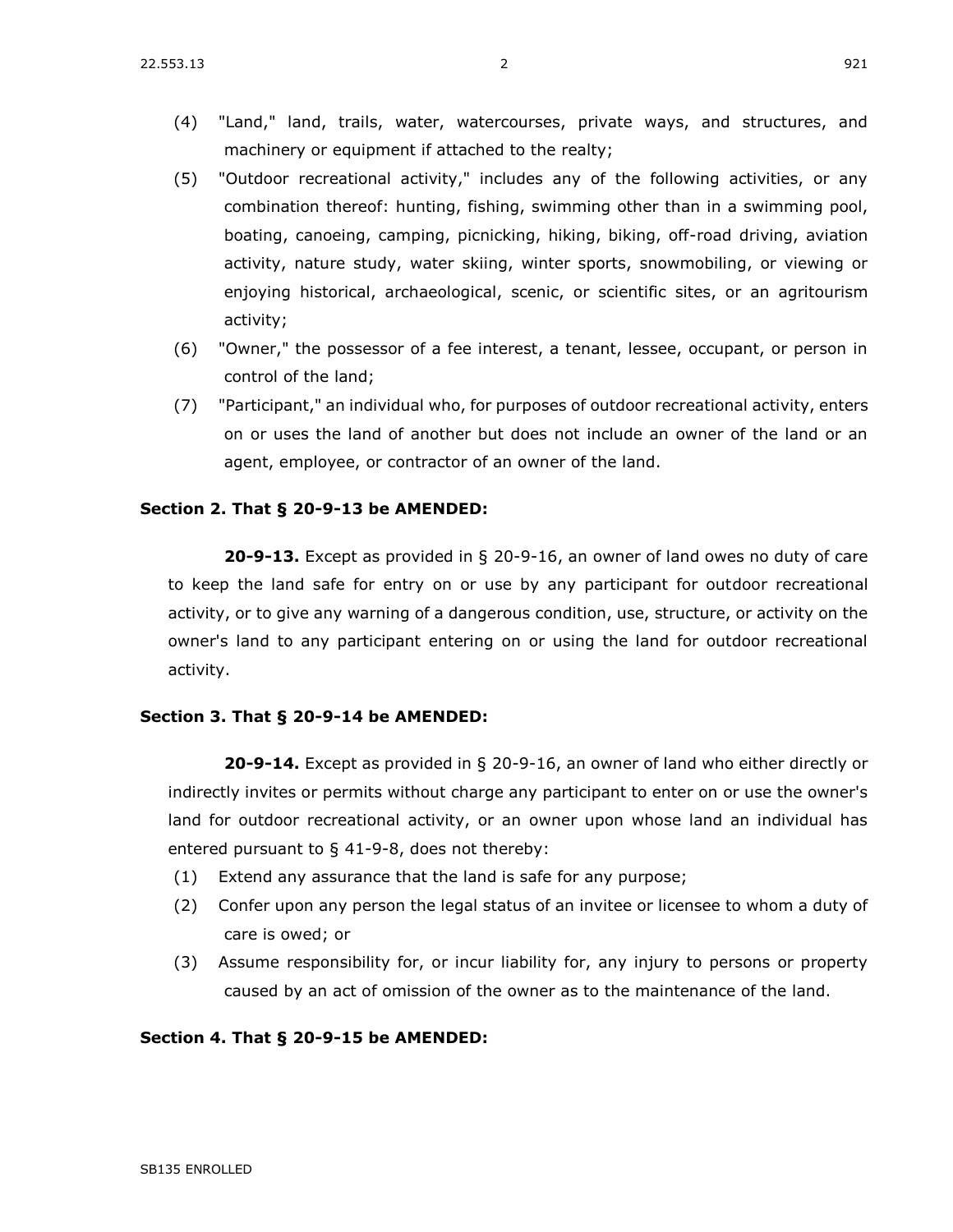### **Section 5. [That § 20-9-16 be AMENDED:](https://sdlegislature.gov/Statutes?Statute=20-9-16)**

**[20-9-16.](https://sdlegislature.gov/Statutes/Codified_Laws/DisplayStatute.aspx?Type=Statute&Statute=20-9-16)** Nothing in §§ [20-9-12](https://sdlegislature.gov/Statutes/Codified_Laws/DisplayStatute.aspx?Type=Statute&Statute=20-9-12) to [20-9-18,](https://sdlegislature.gov/Statutes/Codified_Laws/DisplayStatute.aspx?Type=Statute&Statute=20-9-18) inclusive, limits in any way any liability which otherwise exists:

- (1) For gross negligence or willful or wanton misconduct of the owner;
- (2) For injury suffered in any case where the owner of land charges any participant, except as provided in section 7 of this Act or except in the case of land leased to the state or a political subdivision of the state, any consideration received by the owner for the lease may not be deemed a charge within the meaning of this section nor may any incentive payment paid to the owner by the state or federal government to promote public access for outdoor recreational activities be considered a charge; or
- (3) For injury suffered in any case where the owner has violated a county or municipal ordinance or state law which violation is a proximate cause of the injury.

# **Section 6. That [§ 20-9-17 be AMENDED:](https://sdlegislature.gov/Statutes?Statute=20-9-17)**

**[20-9-17.](https://sdlegislature.gov/Statutes/Codified_Laws/DisplayStatute.aspx?Type=Statute&Statute=20-9-17)** Sections [20-9-12](https://sdlegislature.gov/Statutes/Codified_Laws/DisplayStatute.aspx?Type=Statute&Statute=20-9-12) to [20-9-18,](https://sdlegislature.gov/Statutes/Codified_Laws/DisplayStatute.aspx?Type=Statute&Statute=20-9-18) inclusive, may not be construed to create a duty of care or ground of liability for injury to persons or property, or relieve any person entering on or using the land of another for outdoor recreational activity from any obligation which the person may have in the absence of §§ [20-9-12](https://sdlegislature.gov/Statutes/Codified_Laws/DisplayStatute.aspx?Type=Statute&Statute=20-9-12) to [20-9-18,](https://sdlegislature.gov/Statutes/Codified_Laws/DisplayStatute.aspx?Type=Statute&Statute=20-9-18) inclusive, to exercise care in the person's entry on or use of the land, or from the legal consequences of failure to employ such care.

# **Section 7. That chapter [20-9](https://sdlegislature.gov/Statutes?Statute=20-9) be amended with a NEW SECTION:**

The provisions of subdivision [20-9-16\(](https://sdlegislature.gov/Statutes?Statute=20-9-16)2) do not apply to injury to an individual or property resulting from inherent risk of an agritourism activity if the owner charges a participant for entry on or use of the land for the agritourism activity and the owner:

(1) Posts and maintains signage containing the warning, described in this section, in a clearly visible and conspicuous location at or near the entrance to the land used for the agritourism activity; and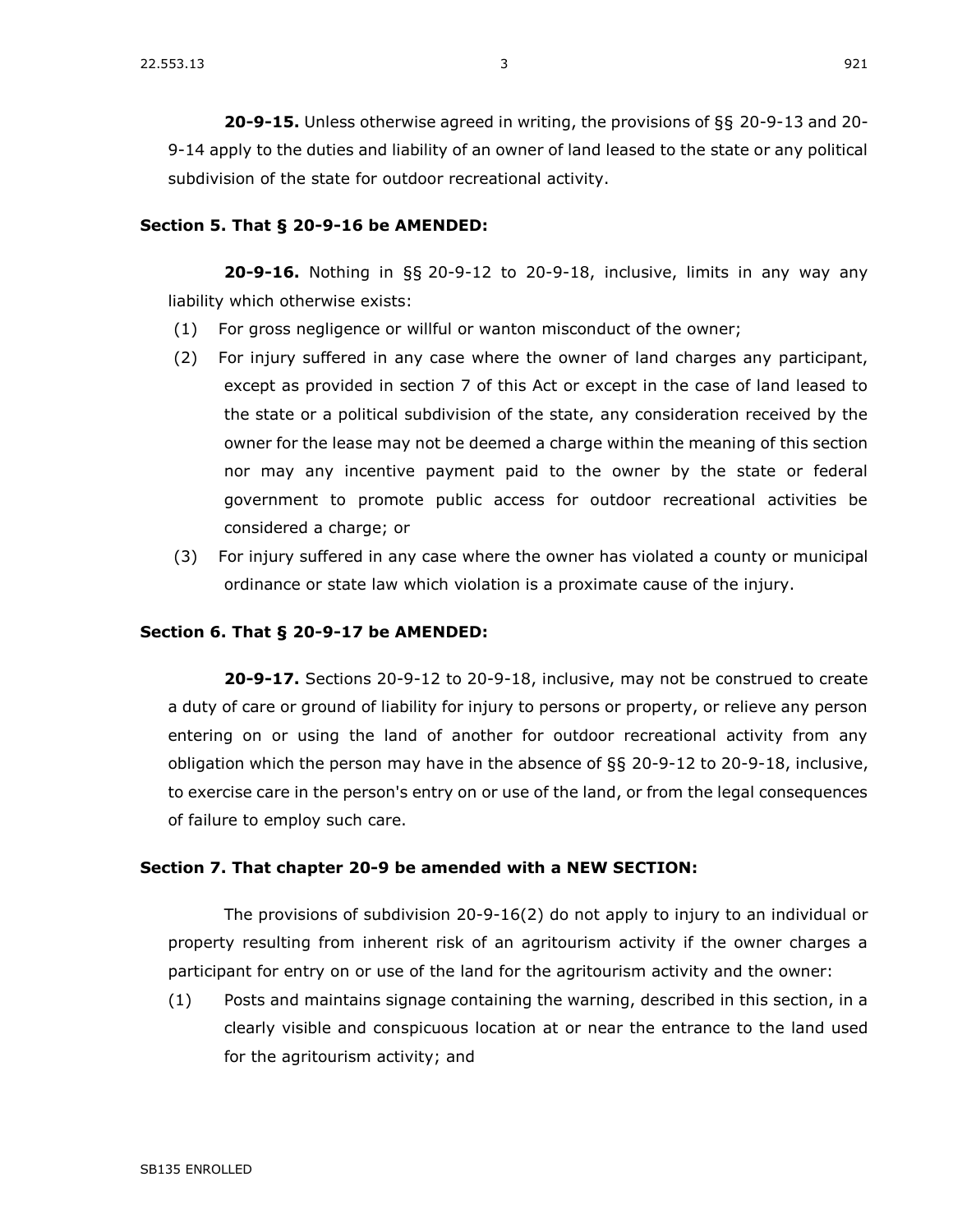$22.553.13$  921

(2) Includes the warning, described in this section, in a written contract between the owner and any participant who is charged to enter on or use the land for the agritourism activity.

The warning shall include the following: WARNING-Under South Dakota law, an owner of property, including lands and waters, who charges individuals an admission price or fee to participate in an agritourism activity on the owner's property, is not liable for injury to or death of a participant in the agritourism activity or damage to the participant's property of the injury or damage resulted from an inherent risk of the agritourism activity. Inherent risks are conditions, dangers, or hazards that are an integral part of the land used for agritourism activity, including surface and subsurface conditions and natural conditions of the land, vegetation, and waters; the behavior of wild or domestic animals; the ordinary dangers of structures or equipment ordinarily used in farming or ranching operations when such structures or equipment are used for farming or ranching purposes; and the potential for you or another participant to act in a negligent way that may contribute to your injury, death or damages. You are assuming the risk of participating in the agritourism activity for which you are entering on or using the owner's land.